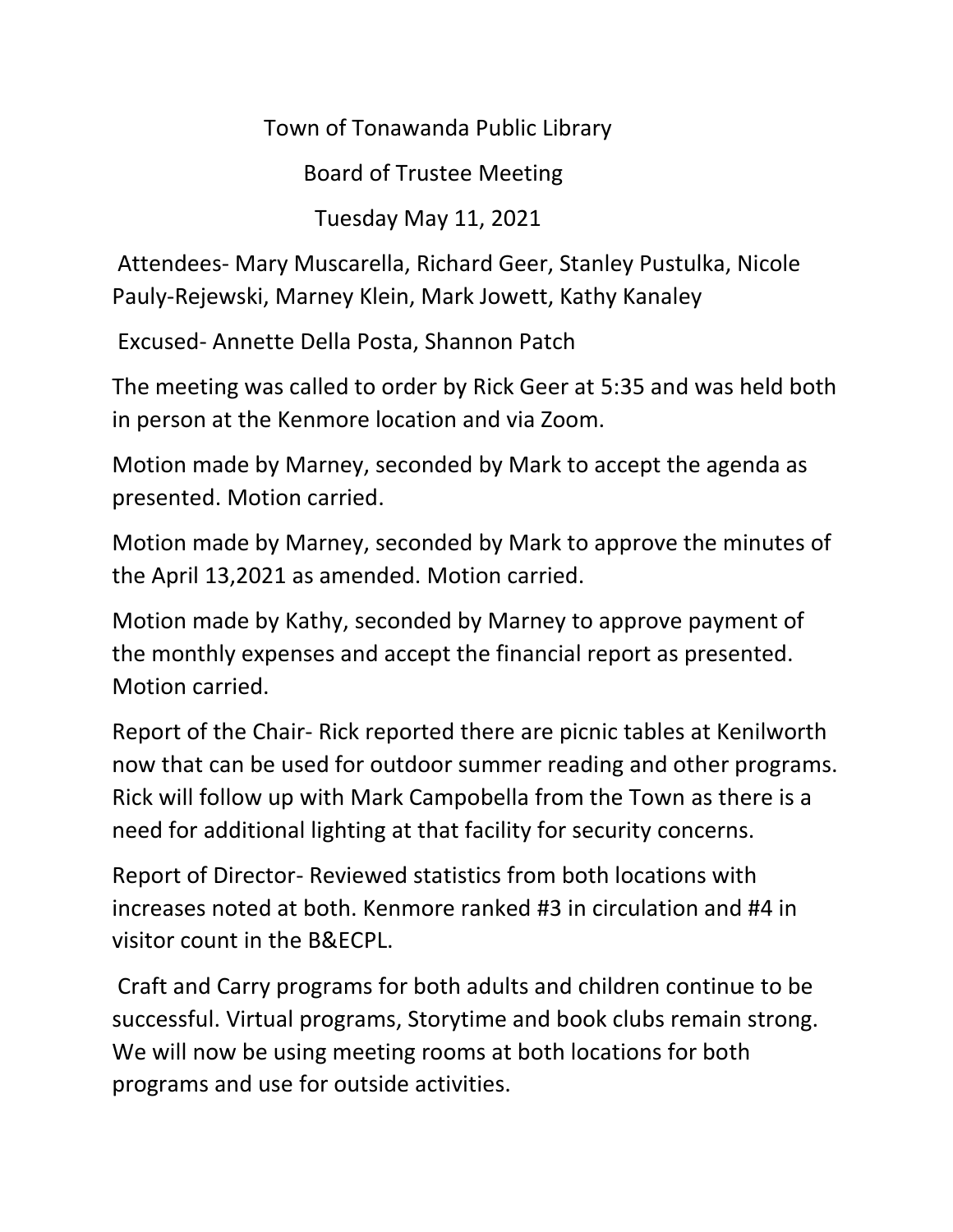The number of tutoring sessions, which include various therapies and supervised visitation for children, were 30 at Kenilworth and 28 at Kenmore.

Kenmore had a display celebrating Erie County's 200<sup>th</sup> anniversary.

We are considering submitting a request for the NYS Library Construction Grant for an ADA accessible bathroom at Kenilworth. Mark Sutton, Town engineer will be involved with the plan.

Facility Improvement Money - It has been suggested that we purchase all new seating at the Kenmore branch and mobile shelving, lounge chairs and side table at Kenilworth. We would ask for \$20,000 (high shipping costs) for each location and would contribute 10% of our funds to the total cost. Proposal due in June 2021 with award announcements mid- July 2021.Mary will have more information at the June meeting.

Staff attended various programs and trainings throughout the month.

Mary also brought up concerns about littering and lawn maintenance at Kenilworth. She will speak with the Town for assistance.

Mary encouraged trustees to review the online materials in order to create the required Long-Range plan. Further discussion will be held in June.

There was a brief discussion on use of the money we receive from the Friends.

New Business- policy review

Kathy made the motion seconded by Marney to accept the Meeting Room Policy without revisions. Motion carried.

Marney made the motion, seconded by Kathy to accept the Lost and Found Policy without revision. Motion carried.